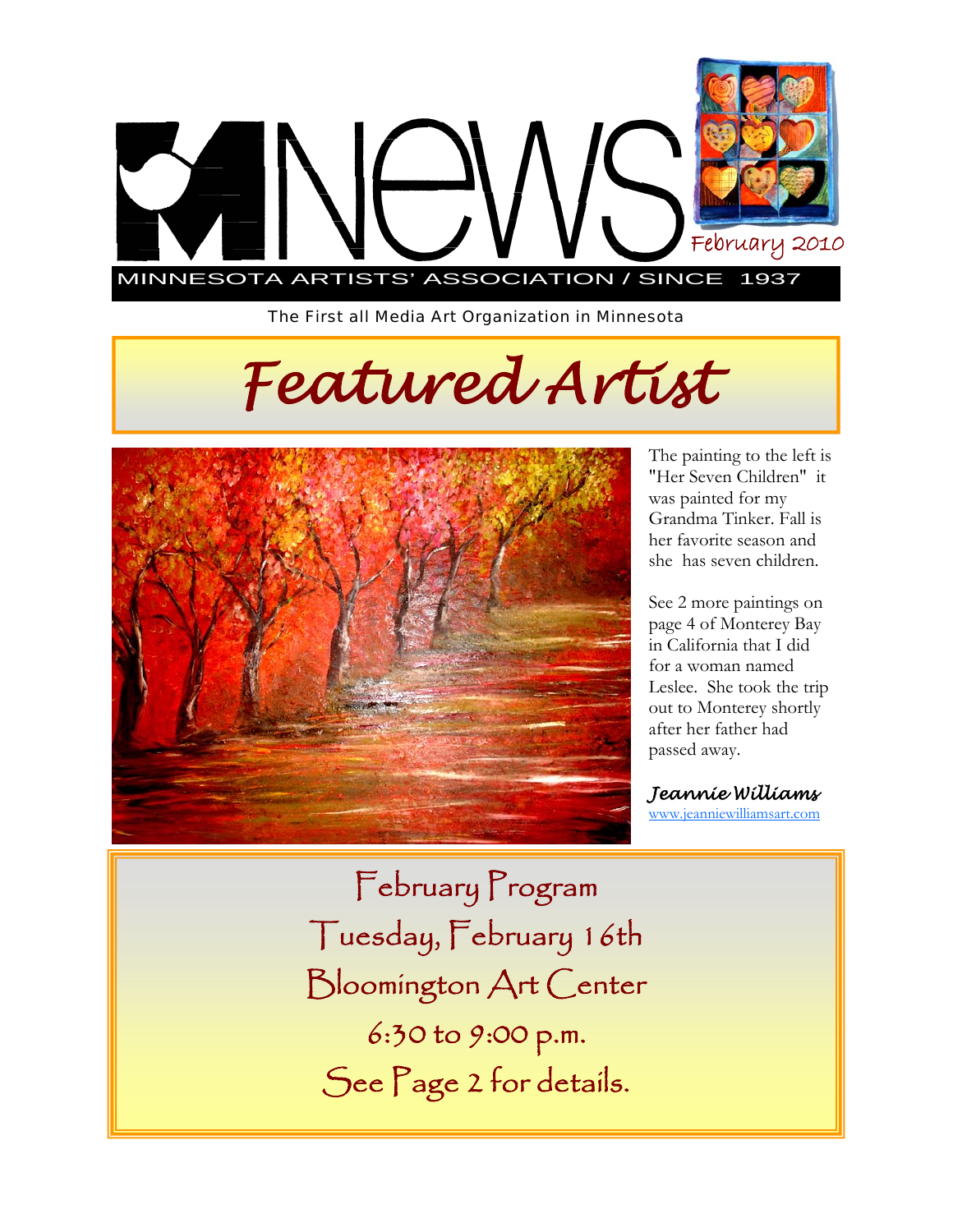# **So, you wanna be a juror?** *By Jack O'Leary*

The program for our February 16<sup>th</sup> meeting will feature mock entries to a mock exhibition and you'll be asked (playing the role of juror) to evaluate around eighty paintings and select sixty or so for the show and reject the remainder. Further, you'll be required to determine ten awardees: a Best of Show, a 1st, 2nd and 3rd Honors, three Honorable Mentions (no ranking) and three special awards, the Lieber Cup, the E. White warm & fuzzy certificate and the Wednesday Morning at Currans prize. The source of the paintings displayed for this exercise will be gleaned from the America Watercolor Society's recent catalogs, The paintings will be coded and displayed on 8.5 x 11 paper.

As you know, judging the visual arts is a highly subjective matter and the purpose of this exercise is to see how much agreement or disagreement exists among our members.

Among artists, at a juried exhibition opening, a broad range of emotions is on display. Reactions ranging from an awardees' obsequious, "finally a juror who understands what I'm trying to communicate; I think I'll go over and shovel his driveway tomorrow" to the rejectee's lament," Where did he get his art training , at the Hennepin School of Welding and Animal Husbandry? " Most folk, however, react with the typical Minnesota stoicism, "rejection builds character, or wait'll next year".

Should be fun. **Jack O'Leary** will manage the affair.



### Art Swap Shanty

#### **MAA Board of Directors**

#### **Administration**

| <b>President</b>                          | <b>Charlie Breems</b> | 952-913-8671 |
|-------------------------------------------|-----------------------|--------------|
| <b>Secretary</b>                          | <b>Emmy White</b>     | 612-825-8312 |
| <b>Treasurer</b>                          | <b>Jeanna Meyer</b>   | 952-250-7886 |
| <b>Activities Coordinators</b>            |                       |              |
| <b>Exhibitions</b>                        | John Williams         | 952-831-0363 |
| <b>Programs</b>                           | <b>Judy Lieber</b>    | 952-884-1815 |
| <b>Membership</b>                         |                       |              |
| Co-Chairs:                                | <b>Bonnie Crouch</b>  | 952-945-0682 |
|                                           | <b>Jack OLeary</b>    | 952-888-0638 |
| <b>Projects</b>                           | <b>Gene Terres</b>    | 612-825-4512 |
| <b>Editor MAA Newsletter</b>              |                       |              |
| <b>Terrie Christian 763-546-5266</b>      |                       |              |
| terriepc@msn.com                          |                       |              |
| <b>Webmaster: Emmy White 612-825-8312</b> |                       |              |

 **emmywhite@gmail.com**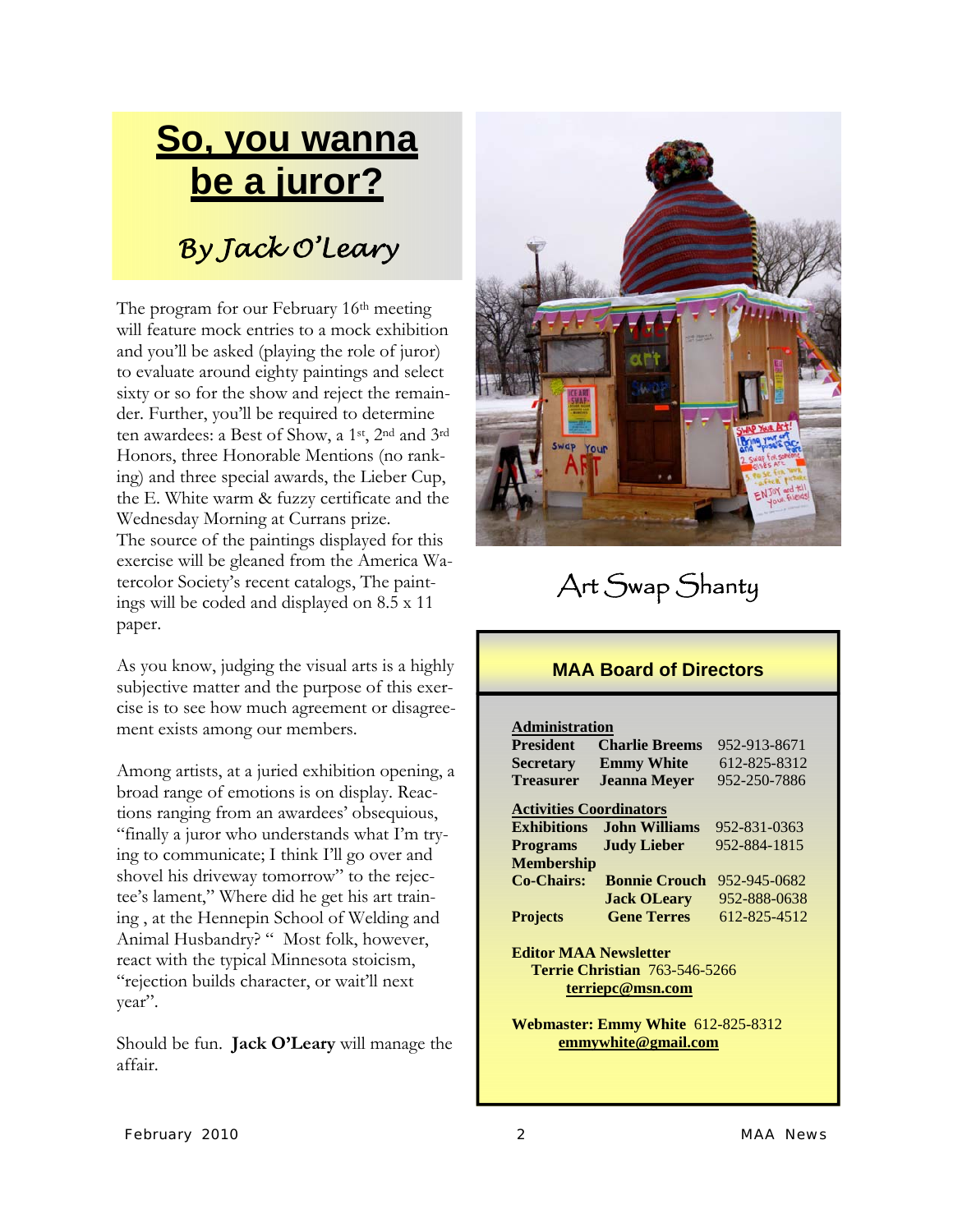## *Brag Box: If ya done it, it ain't braggin'*



 **Donna McKee** has her work on exhibit at Curran's Restaurant at 42nd & Nicollet for the months of February and March.

 **Kathy Braud's** painting "Dawning the Jewels". This abstract work is a new direction for Kathy. She was also awarded the Great River Arts Association December 2009 Artist of the Month Award.

Kathy also sent a piece down to the Art Swap Shanty at the **Art Shanty Project on Medicine Lake** pictured on page 2**.** This was the 6th year for this project which is located by **Terrie Christian's** house. It takes place for the last 3 weekends of January and the first weekend of February. Terrie always visits several times. For winter fun it is a very creative event. Look for them to return next year and think about visiting or participating.

#### *Burnsville Visual Arts Society's Art Fete 2010*

Artists are invited to exhibit their artwork in the 28<sup>th</sup> annual Art Fete. The mission of Art Fete is to make the visual arts more accessible to our community, and to support local artists by pro‐ viding them with the opportunity to exhibit and sell their artwork. You must renew or become a member of BVAS in order to participate in *Art Fete*. For entry form visit the BVAS website at: http://www.bvasmn.com/

*This activity funded, in part, by the Minnesota arts and cultural heritage fund as appropriated by the Minnesota State Legislature with money from the vote of the people of Minnesota on November 4, 2008.*

**Important Dates: Monday, February 22, 2010**: Postmark deadline for entry form, artwork statement, and fee **Thursday, March 11, 6‐9pm**: Opening Reception **Exhibit Dates:** March 11 – May 1, 2010 **March 1, 2, & 3, 10‐5pm**: Artwork drop off at the Burnsville Performing Arts Center **May 3, 4, & 5, 10‐5pm**: Artwork pick up at the Burnsville Performing Arts Center